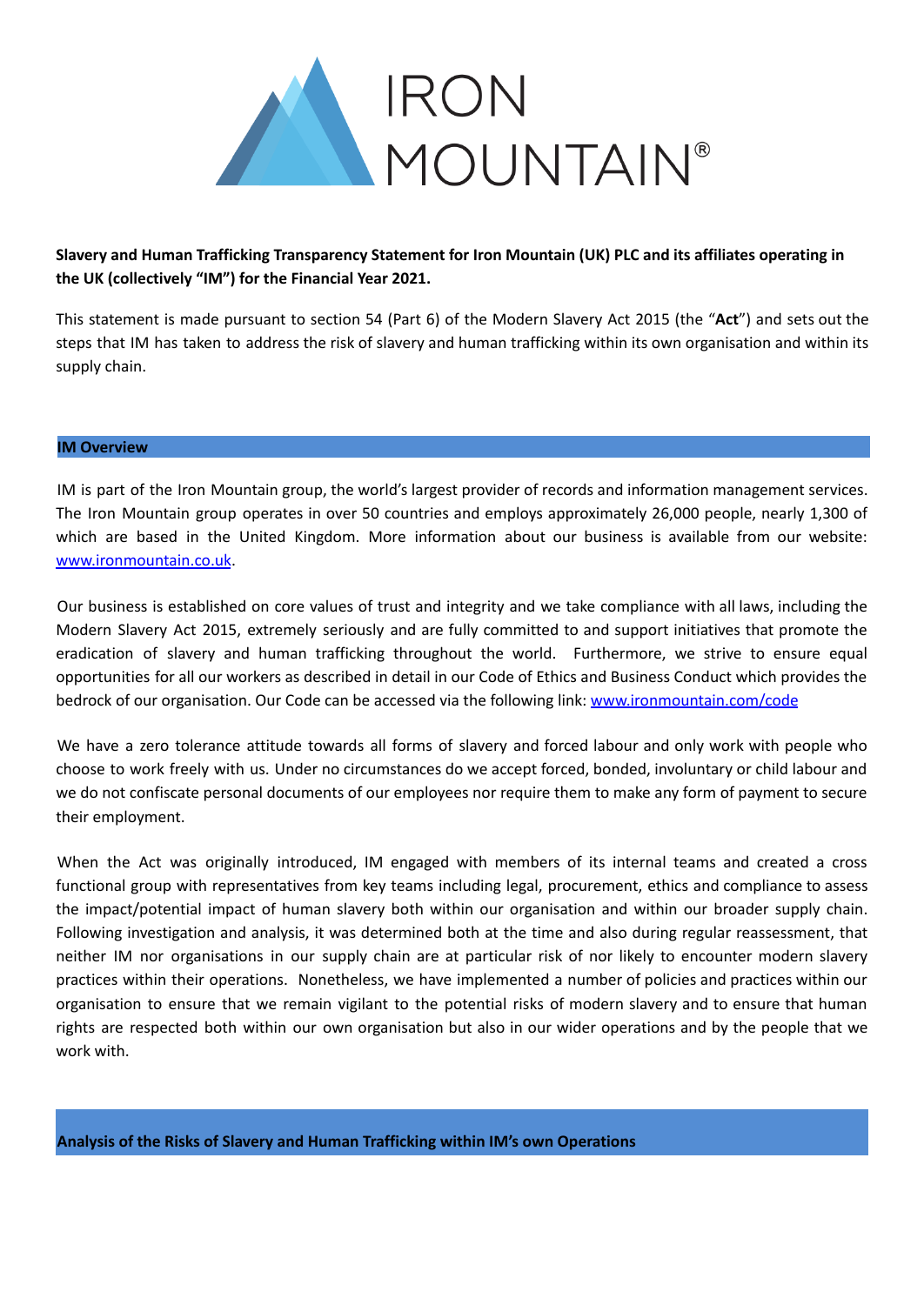In assessing of the likelihood of slavery and human trafficking existing within our own organisation, we analysed a number of key factors namely:

the nature of work performed by our personnel; communications with and training provide to our personnel; the locations of our facilities and personnel; our recruitment and vetting processes; and the lack of any indication of the existence of slavery or human trafficking.

Considering all these factors both individually and collectively, we have concluded the likelihood of any risk of modern slavery to be very low.

Our purpose is defined as being our customers most trusted partner for protecting and unlocking the value of what matters most to them in innovative and responsible ways. Given the confidential and sensitive nature of our business, as a matter of course, we conduct extensive pre-employment screening checks before employing any new hires including verifying all employees right to work in the UK. Additionally, Iron Mountain pays all employees above the government living wage in the UK. Collectively, these measures help us to eliminate any risks of modern slavery as we engage not just with potential employees but also with previous employers, character referees and various people who have been involved in a prospective employee's prior career and who are able to verify a candidate's willingness to work for our organisation as a matter of their own free will and for fair market-rate remuneration.

Additionally, other members of the Iron Mountain group of companies utilise comparable pre-employment screening checks and when we work with these affiliated organisations, we are confident that their personnel have all undergone comparable checks into their background and willingness to work for our organisation and that these are sufficient to minimise the risk of slavery and human trafficking.

Aside from our own recruitment processes, we engage with employment agencies and businesses to manage fluctuations in our workforce and additional staffing requirements. We have well established relationships with our trusted recruitment partners and have contractual requirements in place to ensure compliance with all laws (including the elimination of modern slavery and upholding the human rights of all workers).

## **Analysis of the Risks of Slavery and Human Trafficking within IM's Supply Chain**

The Iron Mountain group operates around the world in over 50 countries however our supply chain is relatively small when compared with other organisations of a similar size. Our business model is to grow through acquisition and we primarily supply services via our own in-house expertise. Where we do use suppliers within our UK business, these are few in number and for the most part, located in the UK. As such, we are able to develop close and effective relationships with our suppliers and are not exposed to the risks of modern slavery that exist in other industries, e.g. manufacturing, which by their nature have larger supply chains.

As we have done within our own organisation, we assessed our supply chain (and revisit these assessments periodically) to determine whether there are any risks or modern slavery or human trafficking existing within it. Our determination is that the risk of any abuses is for the most part extremely low however there are a few areas which may be more susceptible to the risks of modern slavery and/or human trafficking; namely outsourced cleaning services and potentially in the manufacturing of our uniforms.

## **Steps taken by IM to eradicate the existence of Slavery and Human Trafficking**

Following the aforementioned analysis, IM has implemented the following measures: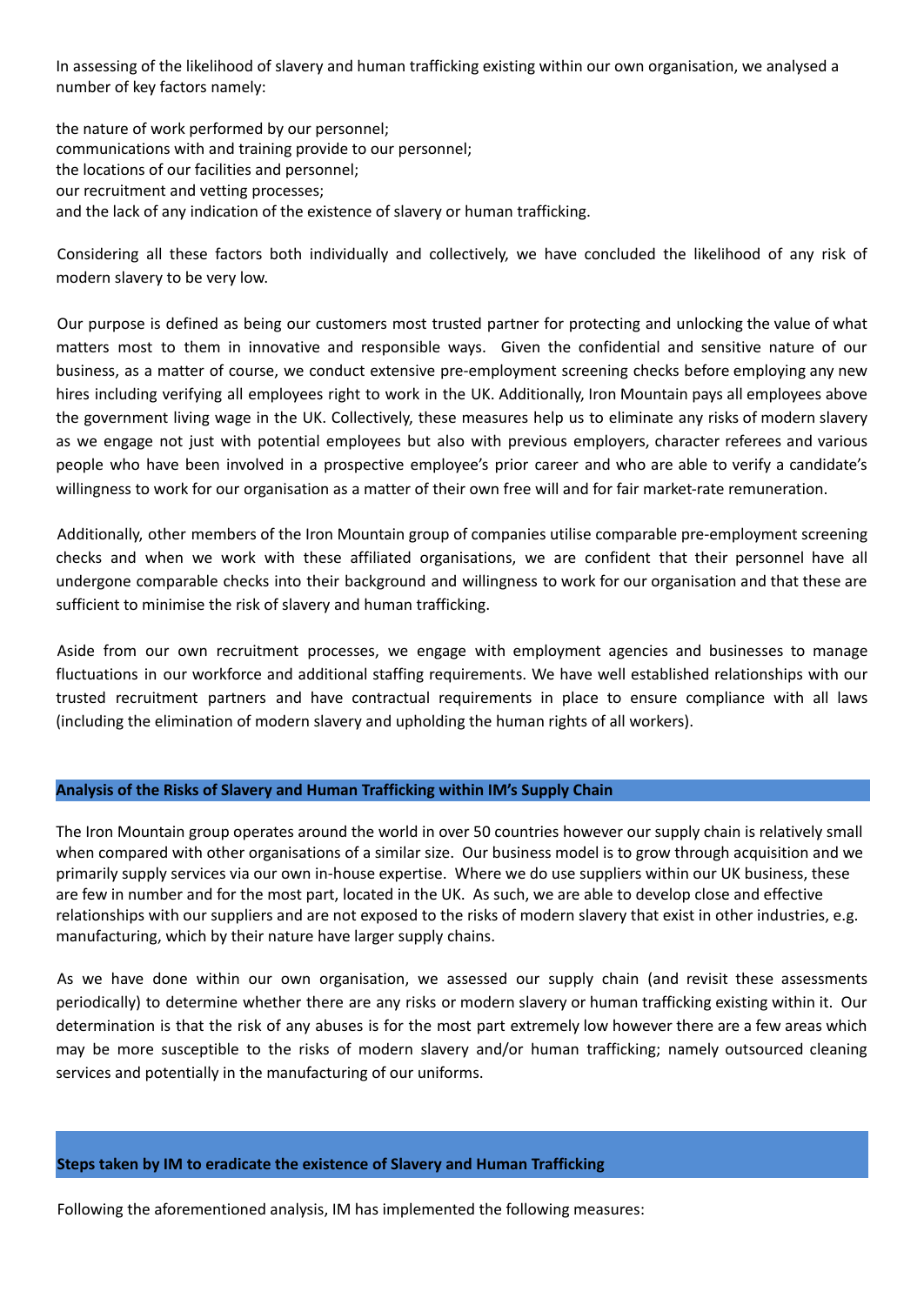- *Contractual Requirements*: we have incorporated express obligations for our suppliers to comply with the requirements of the Act, and to flow these down to their own suppliers, within our standard terms and conditions. We also retain the right to audit our suppliers against their compliance with the Act and include questions about the Act in our standard Supplier audit questionnaire.

- *Supplier Code of Conduct*: IM's supplier code of conduct, which has been in place for a number of years and against which suppliers can be audited, requires all of our suppliers to act in both an ethically and legally compliant manner [\(http://www.ironmountain.com/Company/Global-Procurement/Prospective-Supplier-Information/Guidelines-for-Sup](http://www.ironmountain.com/Company/Global-Procurement/Prospective-Supplier-Information/Guidelines-for-Suppliers.aspx) [pliers.aspx\)](http://www.ironmountain.com/Company/Global-Procurement/Prospective-Supplier-Information/Guidelines-for-Suppliers.aspx), including with respect to their employees and staff. This code is periodically reviewed to ensure that suppliers are required to act in accordance with best practice and both the letter and spirit of all legislation.

- *Supplier selection*: In selecting suppliers/partners IM focuses on their overall ability to work with IM (including their commitment to CSR and compliance) and not just on price alone. In doing so we do not always choose to work with the cheapest suppliers who arguably may be more likely to use forced labour or behave contrary to the Act. In addition, we request information from potential suppliers on their approach to the Act and any areas of specific risk. We have recently introduced a new department (the Third Party Risk Management or TPRM) to our operations whose key focus is to identify any risks existing in our supply chain and to monitor legal compliance of all the organisations that we work with. This department has been complimented with the addition of new risk management software which enables us to create a profile of each supplier and map any identified or potential risks so that we can investigate these in more detail and make an informed decision before we work with new or continue to work with existing suppliers. It is anticipated that within the next year, the majority of the suppliers with whom we conduct regular business and new suppliers in the UK will have been vetted in accordance with this process.

- *Relationships with Suppliers*: IM actively manages relationships with our key suppliers who, through either contractual requirements or dealings with IM, should be aware of our expectations regarding compliance with the Act. Further, should we believe a supplier to be responsible for a breach of the Act, susceptible to breaching the Act, or not acting in accordance with its principles, we would look to work with them to rectify the situation whilst reserving our right to take more formal action, including terminating the relationship, if necessary.

- *Compliance Helpline*: IM runs an anonymous helpline that enables employees (and suppliers) to whistle blow on illegal practices without the risk of victimisation thereby creating an environment in which any non-compliant practices may be brought to the attention of IM.

- *Training*: IM has engaged third party experts to provide training to our procurement team on the Act and how to spot and report indicators of the existence of slavery and human trafficking. On identification of any indicator, our staff are trained to promptly report and escalate the issue to senior personnel. Similar training will be provided by our internal compliance team in the future to wider audience within the business to enhance our ability to identify and deal with risks.

- *Speak-up culture*: IM works hard to create an open culture in which all employees are actively encouraged to speak openly, through various channels, about any concerns or suspicions they may have. Further IM's values demand that all human rights are respected.

- *Recruitment*: IM undertakes strict pre-employment screening on all employees, which includes verification of an individual's right to work within the UK. This significantly reduces the likelihood of us directly using forced labour.

- *Third Party Reviews*: Whilst we have implemented new risk software and have dedicated employees investigating risk in our business and supply chain, we will continue to review the merits of engaging specialist third party consultants to review of our supply chain management, to validate our findings and make recommendations about further steps we could take to support the objectives of the Act.